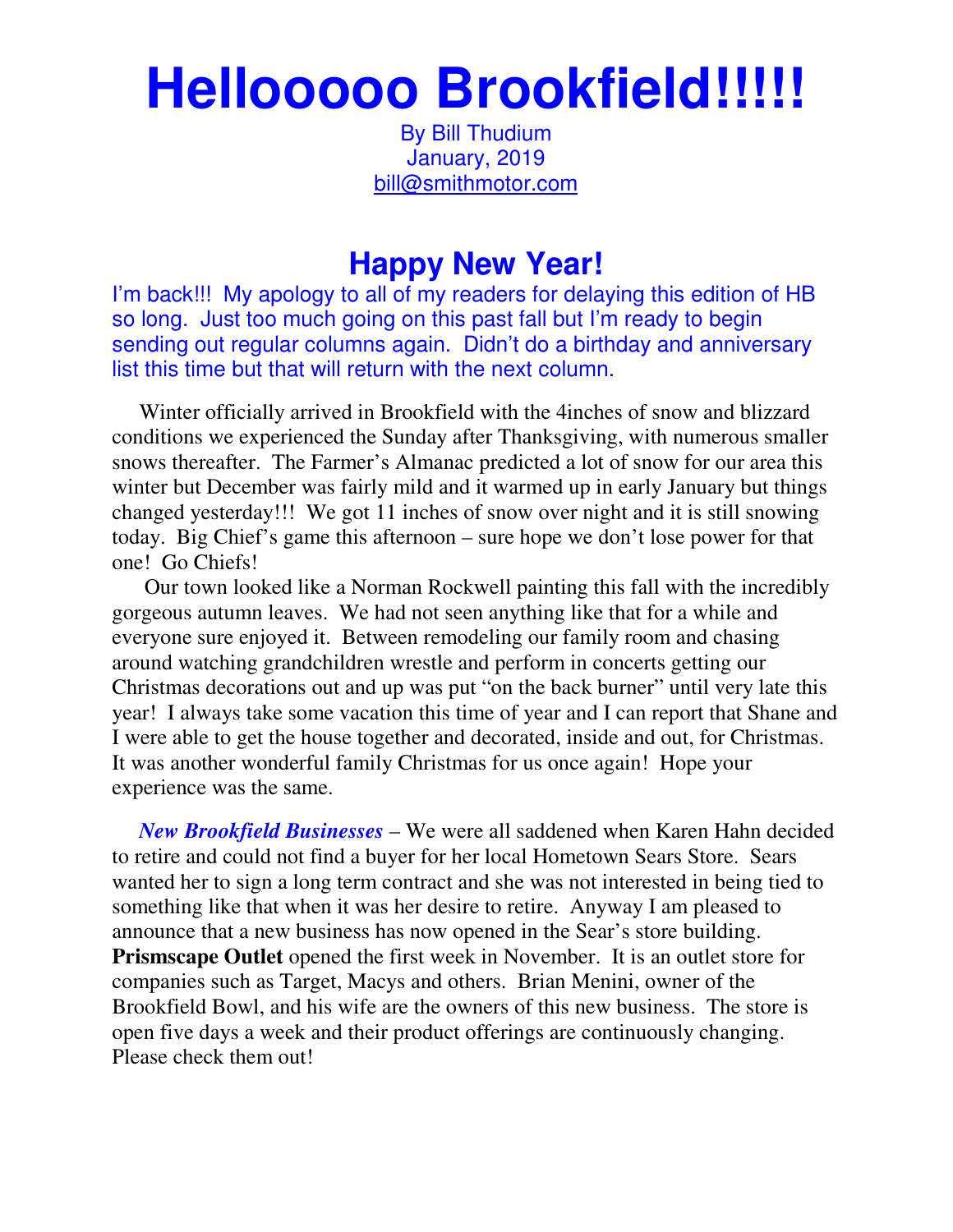*Captain Dan's Steakhouse Barbeque Grill and Bar* opened up the 14<sup>th</sup> of December in the old Brickhouse Restaurant building. Owner Dan Downey offers a varied menu including steaks and his famous barbeque offerings. Everyone is thrilled this nice facility has reopened as a restaurant and we wish Dan all the best in his new endeavor!

*Other activity downtown* - hope to have another positive report soon!

*Dreaded Remodeling* - Shane and I had our house torn up with a family room remodel that seemed to go on all fall!! Our wood burning fireplace had been enjoyable over the past 36 years but despite taking care to keep the chimney cleaned each year we were tired of dealing with the mess of hauling wood into the house and had developed some concerns regarding the condition of the aging metal flu. A decision was made to remove the wood burner and replace it with a gas fireplace, one that is enclosed with a glass front and designed to both look good and provide efficient warmth. It had to be ordered and of course took forever to come in. In the meantime we also decided to remove the 15 year old carpet and replace it with wood look vinyl plank flooring. Shawn Pulliam laid that for us and we are well pleased with how it looks. Dogs seem to like it too! Of course you can't remodel a room without painting – in this case we decided to paint the natural woodwork and replace the wood front on our fireplace with stone appearance fireplace tile and redo the old popcorn sprayed ceiling. We literally had our family room furniture moved into every room in the house as we undertook this major project. What a mess!! What started out as a decision to replace the fireplace turned out to be a much bigger deal than expected, much more expensive as well! Oh well despite the time and the mess Donald Downey and his crew got us finished up and we were able to get the house back together and cleaned up for Christmas! Shane and I are enjoying our evenings in front of the fire. Absolutely love it! We will miss the smell of the wood burner but this new one is almost 100% efficient, burns clean and provides some real warmth to the house. We had hoped to have it done by Thanksgiving but that was a long shot – just glad we got it done before Christmas!

*So Difficult for All* - Recently a high school classmate of mine, Mitchell Burns was tragically killed in a traffic accident. He had stopped on a two lane road to assist someone whose tractor had broken down and was struck by a car that did not see him in time. A truly tragic occurrence! Mitchel had attended our  $50<sup>th</sup> Class$ reunion in July, had a wonderful time and we all enjoyed seeing him so much. Just one of those guys who made you smile! We were fortunate we had the opportunity to see and visit with Mitchell one last time. No one is ever prepared for something like his accident to happen. We should all strive to make every day our best day ever because you just never know when your number will be called.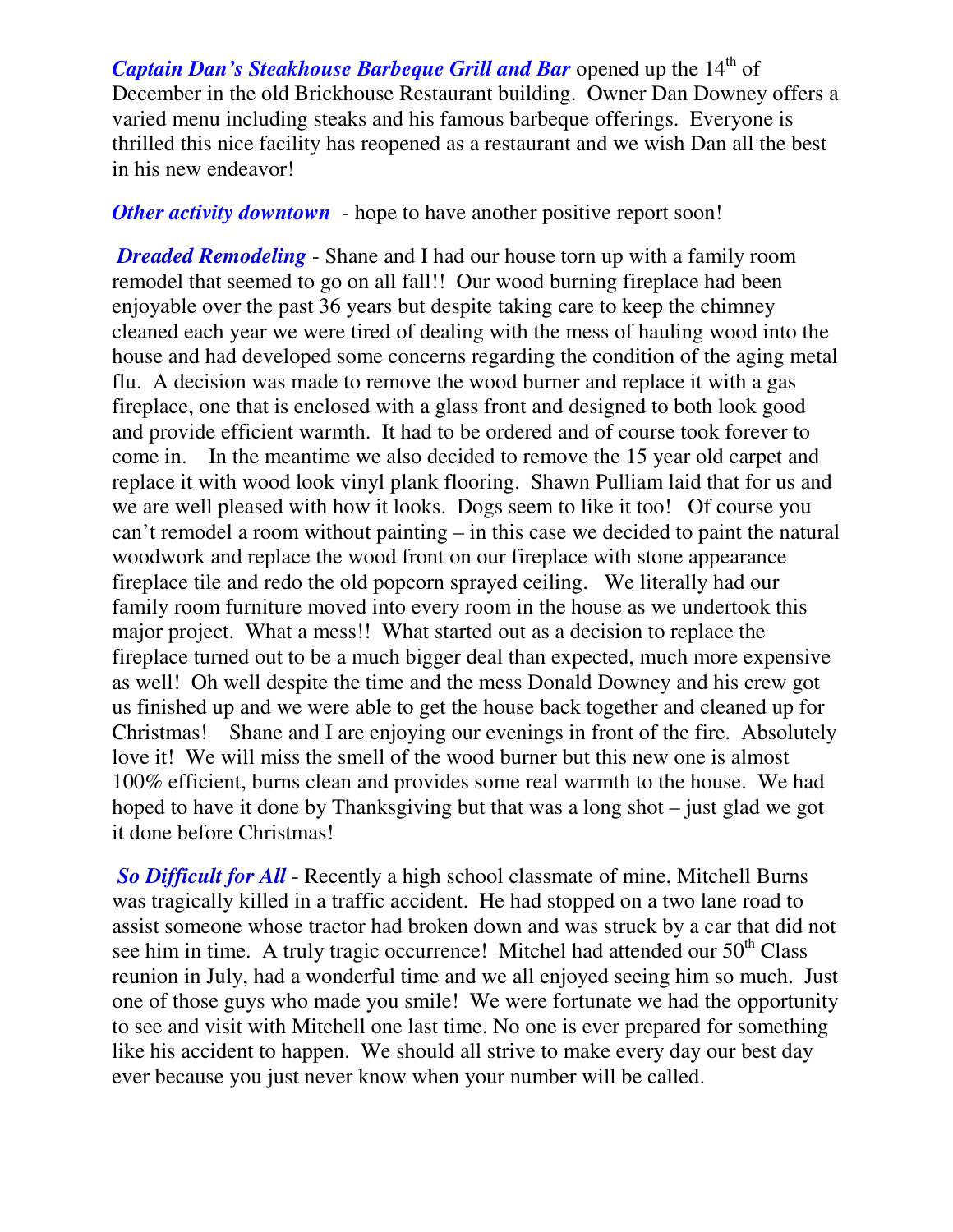*Mystic Moods of Love/Mitchel Burns* – my buddy Jack Gillespie and I went to college at Northeast Missouri State in Kirksville after graduating from high school. Several other grads from Brookfield and other nearby schools attended Northeast as well and Mitchell Burns was one of us. So happens that his dorm room was right below ours. We were all good friends and enjoyed pranking each other every chance we got. I had received a really nice 8 track tape player as a gift at graduation and Jack and I thoroughly enjoyed listening to our favorite tapes in our dorm room. One sunny day we decided to lower my speakers down on either side of Mitchell's window. I had purchased a tape titled the Mystic Moods of Love and one of the tracks was of thunder and heavy rain. We called down to Mitchell and told him we had just learned that there was a freak rain storm about to hit our area. He didn't believe us since it was such a beautiful day out, at least not until he heard the thunder, rumbling and rain coming from the speakers outside on either sides of his window. He of course went to the window and hung his head out to check and we dumped a trash can full of water on him!! One of our best pranks ever. We all have laughed about that nearly every time we visited with Mitchel the past 50 years and he always joined us in the fun with a big smile!

 *Old High School Building News* – for those of you out there who have shared our passion to get the old high school razed I have good news for you. The City was finally able to take ownership of the entire building complex when the Mundell family decided to give up their partial ownership. I can now report that funding is being put together right now to take the building down next fall. My understanding is that the City will obligate necessary funds over the next two budgets and will also seek donations to help defray the expense of the building removal. I know everyone will join me in a a big Hip Hip Hurray for this Good News!

*2018 Leadership Class* – This year's Brookfield Area Growth Partnership Class got underway with 22 students this past fall. As part of the training we took a group of them on a Tour of Brookfield. This is done to help educate folks about their community, it's history and to show them interesting things about their town few have any knowledge of. The BAGP Leadership program has been a most effective tool of the community development organization placing graduates in leadership positions throughout our Community and County. The group was meeting at McDonalds to enjoy a meal that was furnished by Larry and Kathy McCurry and then the plan was to board a Church bus being provided this year by the God's Garden Church. I arrived about 20 minutes early and was met at the door by the Church Pastor who was terribly upset. He told me he had filled the bus up with gas earlier and took it home to pick something up. When he started to get back in to drive to McDonalds he noticed a large spot of water underneath. Turns out his water pump was out and the bus couldn't be used. We had to scramble at that point as the students were beginning to arrive for their meals. It was decided to pile into cars together for the "tour" - required improvising this year so we took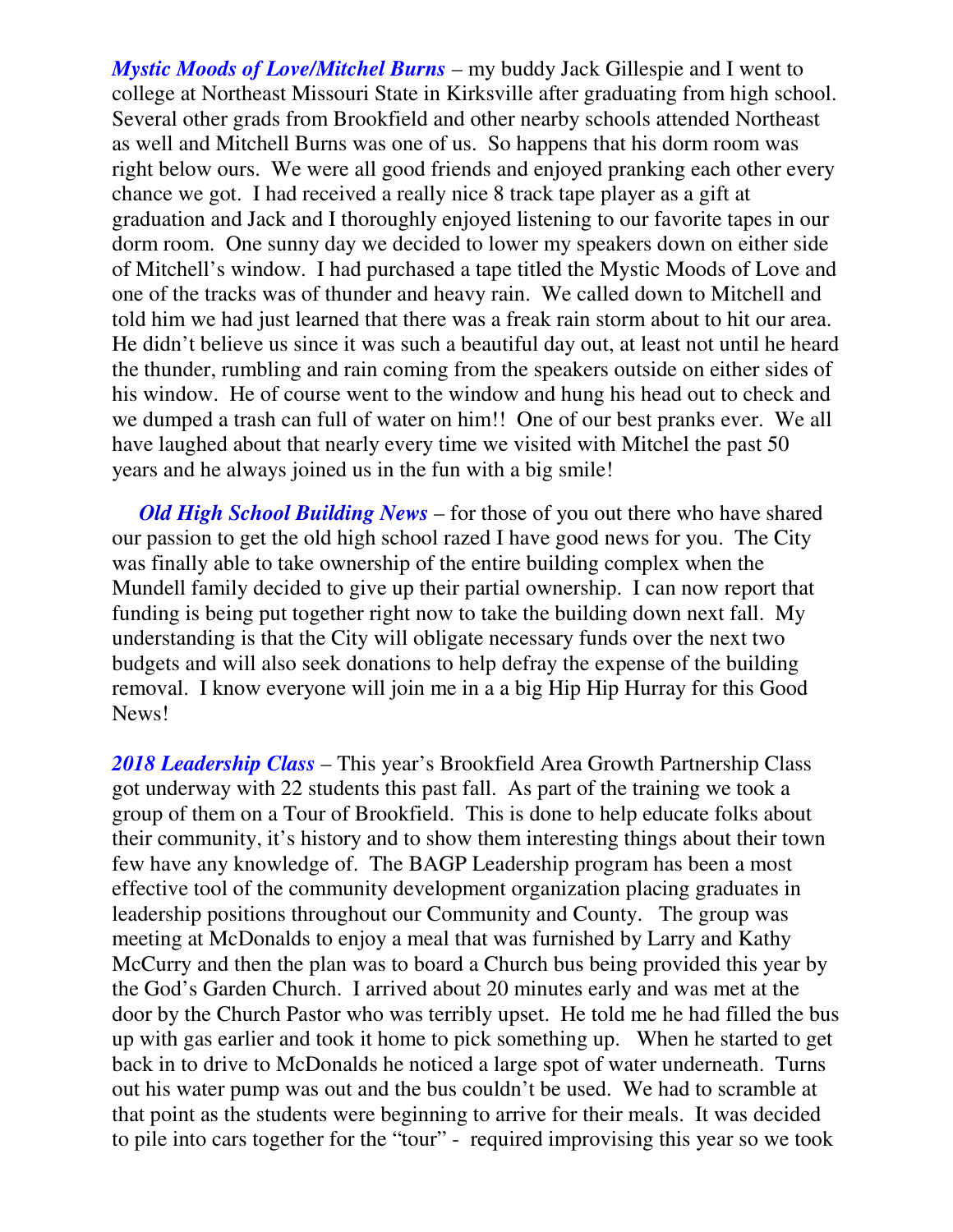time between stops to get out of our cars to talk about the community and fill them in about Brookfield's interesting history. Seemed to work ok and the students seemed to enjoy the tour!

*Bulldog Football Season* – Our 2018 Bulldogs held so much promise but seemingly everything that could go wrong went wrong this past season. The Dogs finished with a one win season. Competition was tough and we played competitively with every team in and out of our Conference but just couldn't get "over the hump"! We all look forward to next season when a good group of current sophomores and juniors take over the varsity. Many of our younger kids did get plenty of varsity experience this year and our JV had a good season finishing with just a couple of losses and several good wins over some quality competition.

*1911 Bulldogs* – the 1911 Bulldog Football team won 6 games, tied 1 and lost one game. "We scored 176 points to our opponent's 31 and five of our games were on the road" "A banner year, not alone from the player's standpoint, but from a financial standpoint of view as well. For the first time in years at the close of the season and after all debts had been settled, Manager Owen reported a balance remaining in the treasury. In addition to this, no part of the \$25 so generously donated for athletics by the School Board had been touched"

## **2012 Echo, Brookfield High School Annual**

**Community Chorus – The Linn County Community Chorus held our 61<sup>st</sup> Annual** Christmas Concert the first weekend in December at the Brookfield First Christian Church. We had a full crowd and a really good Concert. Everyone went away with some Christmas spirit in their hearts!

*Blue Pride Wrestling Club* - This year we have four grandchildren wrestling for BPWC. Gambal, Devan, Dylan and Kingston. Dylan and Kingston are first year wrestlers so it is fun watching them as they learn. Devan is an experienced two time State Champ and in  $6<sup>th</sup>$  grade this year and Gambal, an  $8<sup>th</sup>$  grader is also experienced kid wrestler with the added experience of wrestling Jr. High this year. This is his last year with BP and Devan will wrestle two more years for BP. Our son in law Matt Parn is the Coach and director of the Club, with a lot of help from daughter Kjersten and numerous volunteer.

Matt provided me with some history on the wrestling program. "BPWC started in 2013, switched names from Brookfield Kids Wrestling which was started by Gary Haag in 1983. We weren't parting ways with the old name, school or club. Change was made to start a new brand and philosophy, we had a chance to have our own facility, and felt this is what was needed to get more kids involved and better "feed" our high school wrestling program".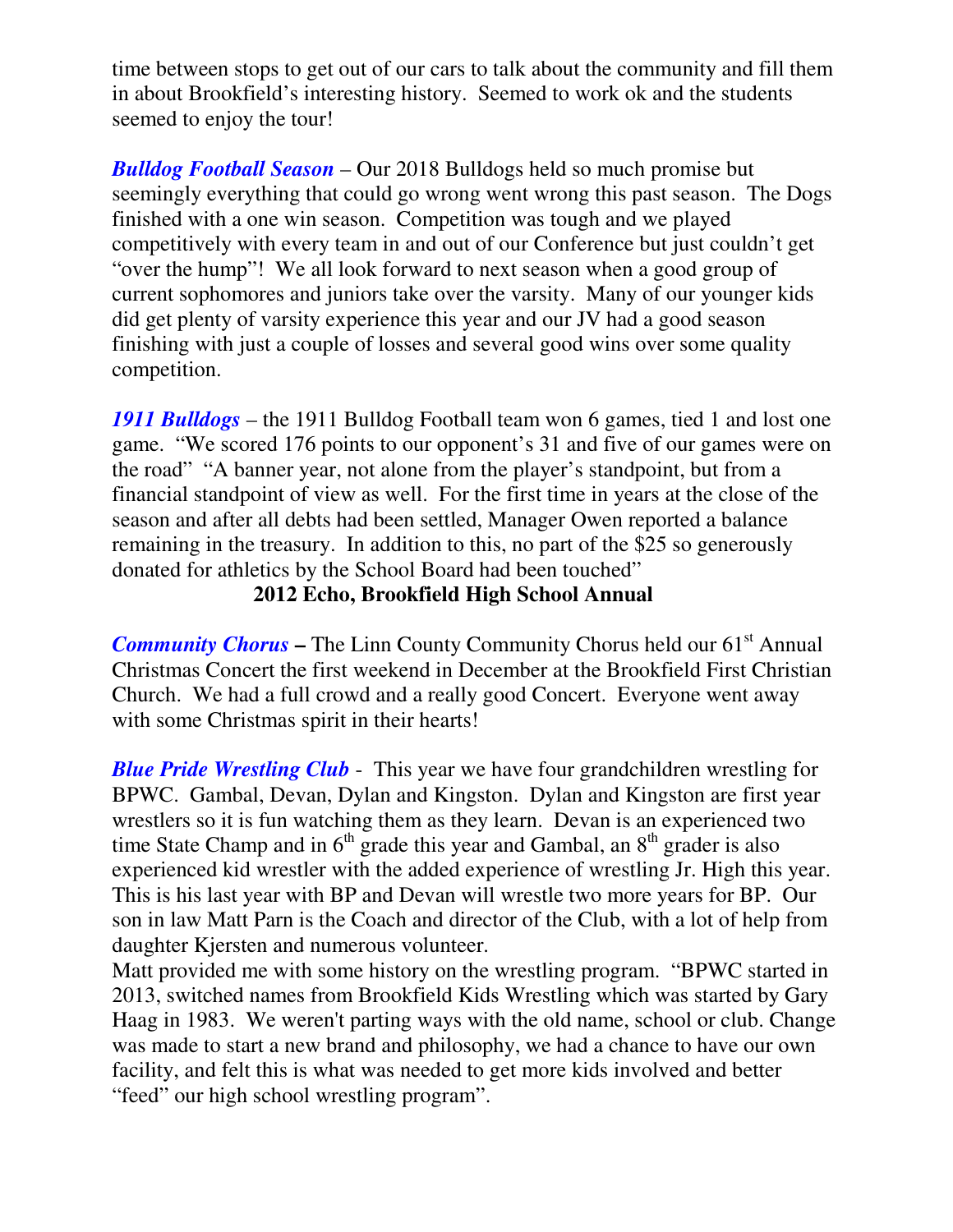Approx. number of kids by year. 2007- 20 2012- 30 2016- 40 2018- 70+

In 2012 we approached John and Josh Fay about renting the upstairs of their building downtown. They offered us a rent and utility free building. We invested around \$5000 in remolding and equipment. This included the purchase of a 15 year old mat for \$1500.

2013-present - We have more than doubled our membership from 30 to 70+ kids. We hold 7 practices each week between 3 different groups. Our wrestlers are between the ages range from 4 to14, and include both male and female.

We just completed a fund raising drive to purchase new mats, the ones we have now are over 20 years old. The purchase price for the new mats is \$11,500. Weston Tschannen Memorial donated \$5000 and we used that to kick off our drive. I can proudly announce now that our goal has been reached and exceeded. We ordered two new Blue Pride wrestling mats this week! Thanks to everyone who helped put us over the top!

*Results of the 2018 Brookfield Rotary Christmas Program:* Each year the Brookfield Rotary Club sponsors a Christmas shopping program for area families. Needy kids and families are identified by our School and a couple of weeks before Christmas we bring a bus load of kids to Walmart to shop. Kids identify their family members in advance and the Rotary Club and other volunteers assist them in shopping for their family, not themselves. Once shopping is completed Rotary members bring the kids out to the School where packages are wrapped and the kids are fed. This year the kids enjoyed McDonalds value meals which were provided as a result of private donations. Once they are finished Rotary members return the kids home to their families along with their bag of Christmas Purchases at Walmart for 58 Children, representing 29 families with 45 children shopping. Also purchased for 16 families when the children shopping did not have a sibling to buy for. Total purchases of \$3,457 to average \$46.72 per child and family gifts or \$119.21 average per family represented.

Also, each family received a \$25 gift certificate at Spragues.

Our gross receipts were \$4,370. Our total expense was \$4,182. Project Margin was \$188.